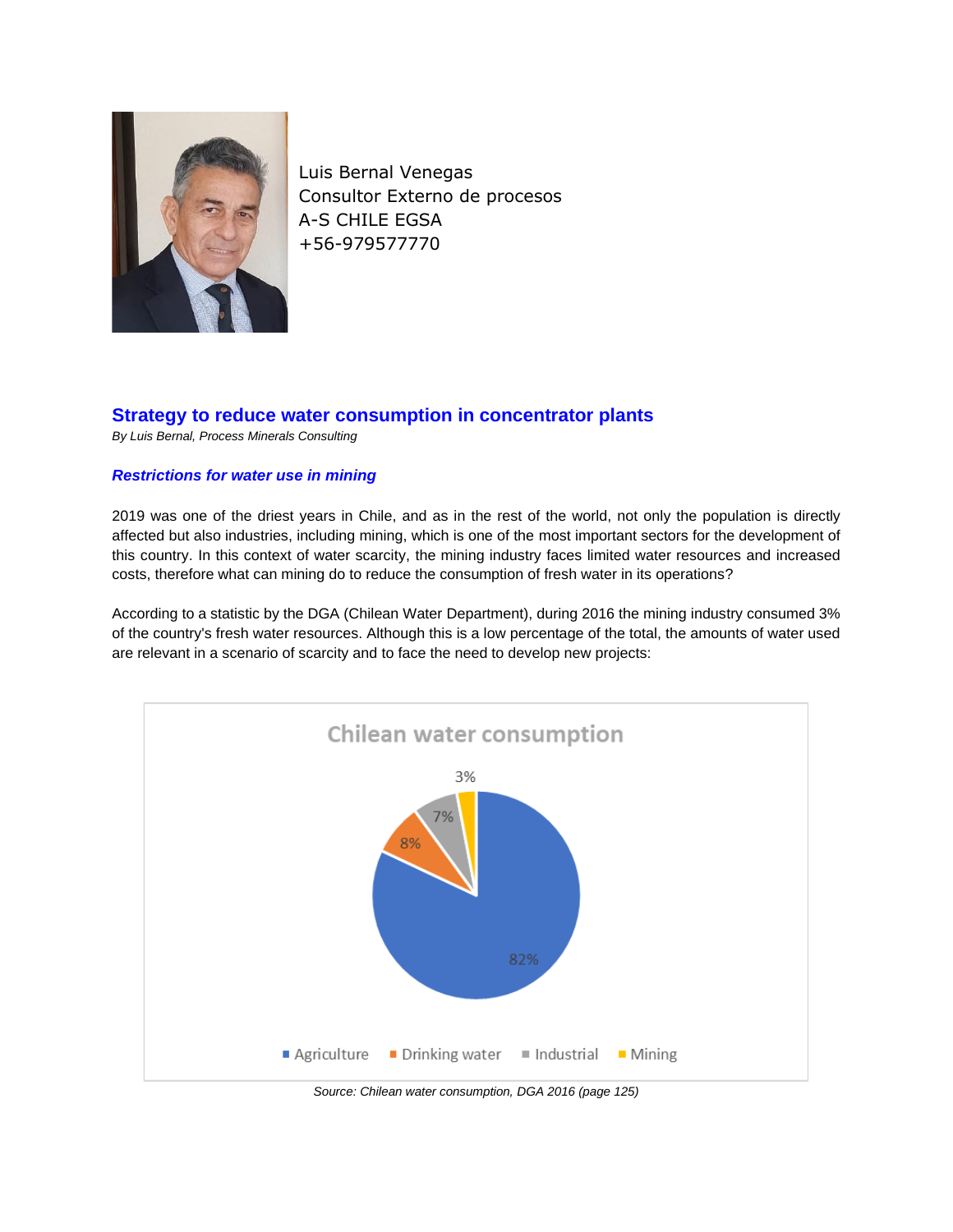In the last decade there has been a moderate tendency to replace fresh water or inland water with seawater resources and a stronger policy to optimize water recirculation in processes. The following is the total water consumption in copper mining between 2012 and 2018 in m<sup>3</sup>/s at its main sources, reaching 13.4 m<sup>3</sup>/s in copper and 15  $m^3/s$  in total with other minerals:



*Source: Cochilco 2019 (Chilean Copper Commission)*

# *Cost of fresh water, seawater and desalinated water*

The operational cost of fresh or continental water is very low, in the order of 0.3 to 0.5 USD/ $m^3$ , since they are usually gravitational sources of the high mountain range or well pumps close to plants. Nevertheless, given their scarcity and environmental impact on glaciers, salt flats and groundwater, there has been a replacement for raw or desalinated seawater. The cost of treated desalinated water at a reverse osmosis plant is around USD 1.0/m<sup>3</sup>, but considering that the concentrator are in the mountain range at an altitude between 2,000 to 4,000 m.a.s.l., the final cost reaches 3.0 to 5.0 USD/ $m<sup>3</sup>$  per pumping stage. So that being a strategic, scarce and high cost resource, miners are developing strategies in concentrator plants to reduce water consumption (makeup water).

### *Concentrator plant water balance*

It is necessary to know the water balance in a concentrator plant to identify where the losses occur, which are ultimately water consumption. This consumed water must be replaced, and this concept is called makeup water.

The diagram below represents the balance of a copper concentrator plant with the conventional tailings technology. It is observed that 99.5% of consumption corresponds to losses that occur in the tailings dam. The water loss in the concentrate, corresponding to the moisture of the product, is only 0.5%. For iron ore concentrator plants whose product mass yield is higher, the water consumption in the concentrate increases to 15% and in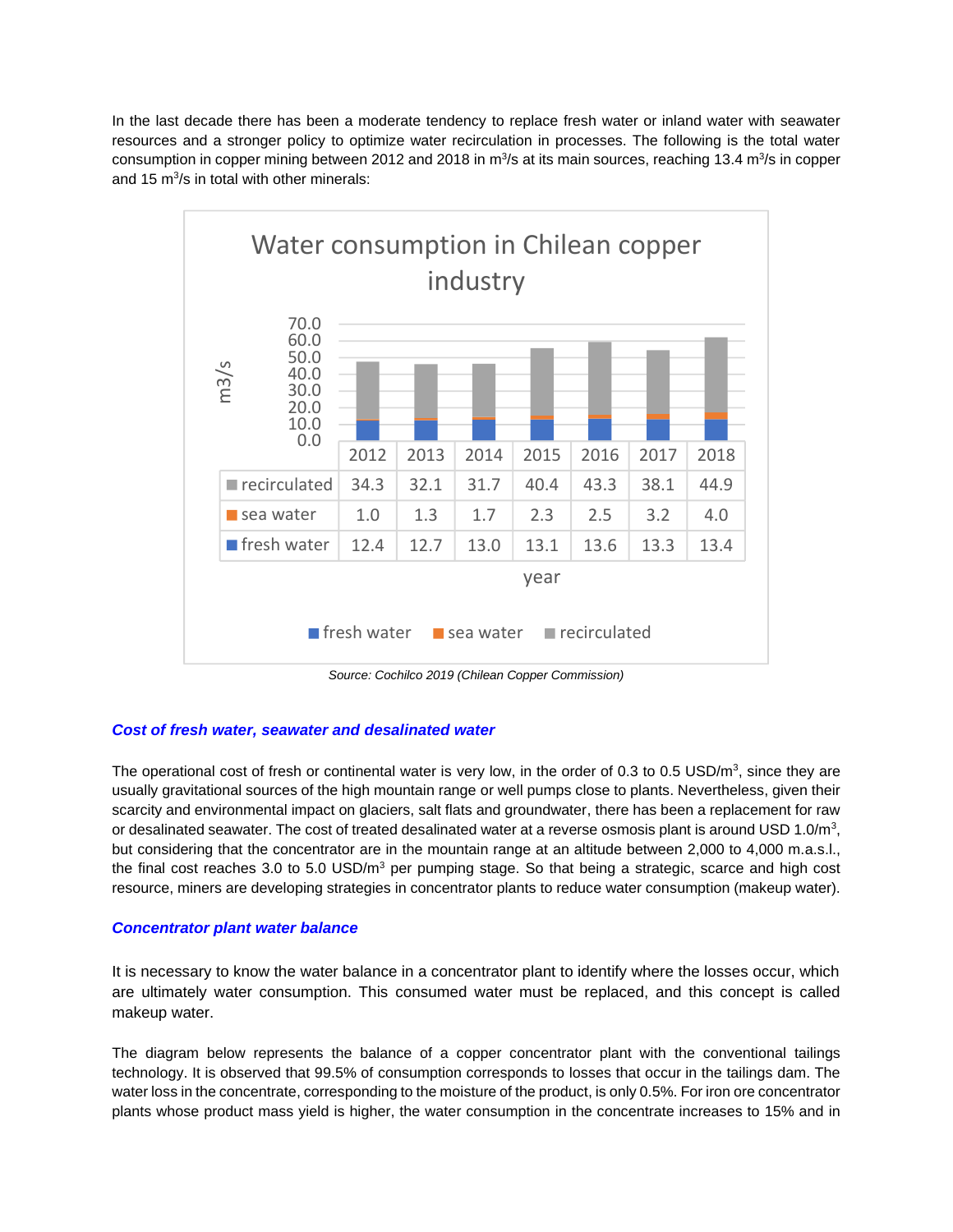the tailings decreases to 85%. In both plants the water consumption in the tailings is high, so it is necessary to check the water losses in the tailings if we want to optimize the water consumption.



*Ref. Copper concentrator water balance*

### *Water losses in tailing deposits*

Understanding that water consumption depends mainly on the water that is lost at the tailing deposit stage, it is important to review the deposit methods used and the water consumptions (makeup) associated with each technology, which are basically divided into three processes:

### *Conventional tailings dam*

Conventional tailings consist of a dam or wall that closes a valley, constructed of sterile ore or sands classified from the same tailings stream, to delimit a deposit volume that reaches millions of tons. Tailings with 50% to 60% solids are deposited in the tailings dam, where 20% to 30% of the water transported is recovered. Afterwards a clear water lagoon is formed.

For a common concentrator plant of the several existing ones in Chile with a capacity of 100 ktpd and a life of mine of about 20 years, the expected volume is to contain 720 Mt of tailings equivalent to 480 Mm<sup>3</sup>, containing a significant amount of water that is lost due to three causes: 15%-20% in evaporation of the water lagoon and the wetted active beach, 10%-15% lost by infiltration and 65%-75% is water retained in the fine tailings, mainly in the slimes and ultra-thin material.



*Ref. Relaves convencionales*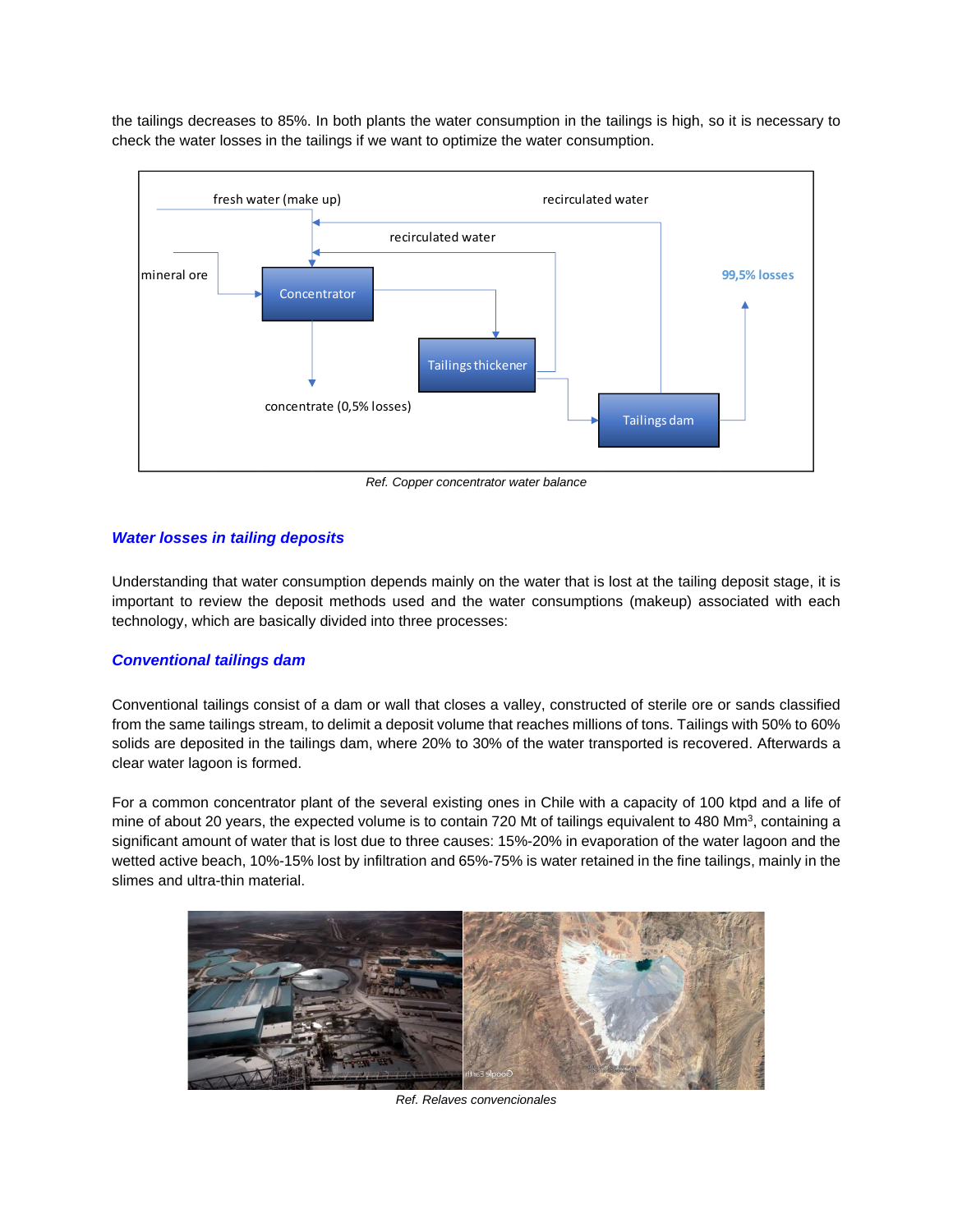A plant of this type, depending on the topography to locate the dam and the zone evaporation rate, typically high in northern Chile, can have a makeup of 0.35  $\text{m}^3$ /t in the case of plants that have advantageous topographic conditions. The average consumption of a tailings dam with 30% water recovery from the clear water lagoon is 0.60 m<sup>3</sup>/t with a water consumption of 700 lps.

Considering the distribution of the indicated losses, studies should be conducted to reduce the loss of water retained in the deposit by fine particles (65%-75%) and increase the recirculation of recovered water to the plant.

### *Paste and/or thickened tailings*

The paste and/or technically thickened tailings correspond to unsegregated tailings that due to their high viscosity under optimal conditions, must operate without generating a wastewater affluent. They receive tailings with 60% to 70% solids produced in high density thickeners, equipment of deep angle cone to be operated with high yield stress, whose values range from 100 to 300 Pascals, which need high drive torque from 6.0 to 10.0 MN-m and thickeners of diameter not more than 45 m.



19999 *Ref. Paste/ Thickened tailings*

The water consumption to replace water discharged by pulp with 70% solids corresponds to a makeup of 0.43 m<sup>3</sup>/t. Once in the tailings deposit, it is not possible to recover more water, although in some plants that do not reach a percentage of solids or sufficient viscosity, the tailings generates a recoverable drainage of 5%-10% of the total water entering the deposit.

# *Filtered tailings*

Filtered tailings are obtained using high-capacity filters, usually high-pressure filters, due to the difficulty of filtering extremely fine particles such as ultra-fines or clays. Initially they were used in small capacity plants and currently there are plants up to 40,000 tpd using this type of technology. Once generated, the filtered cake uses a system of belts and stackers to generate a dry stacking system of several layers of 6m to 10m until reaching heights of 100m.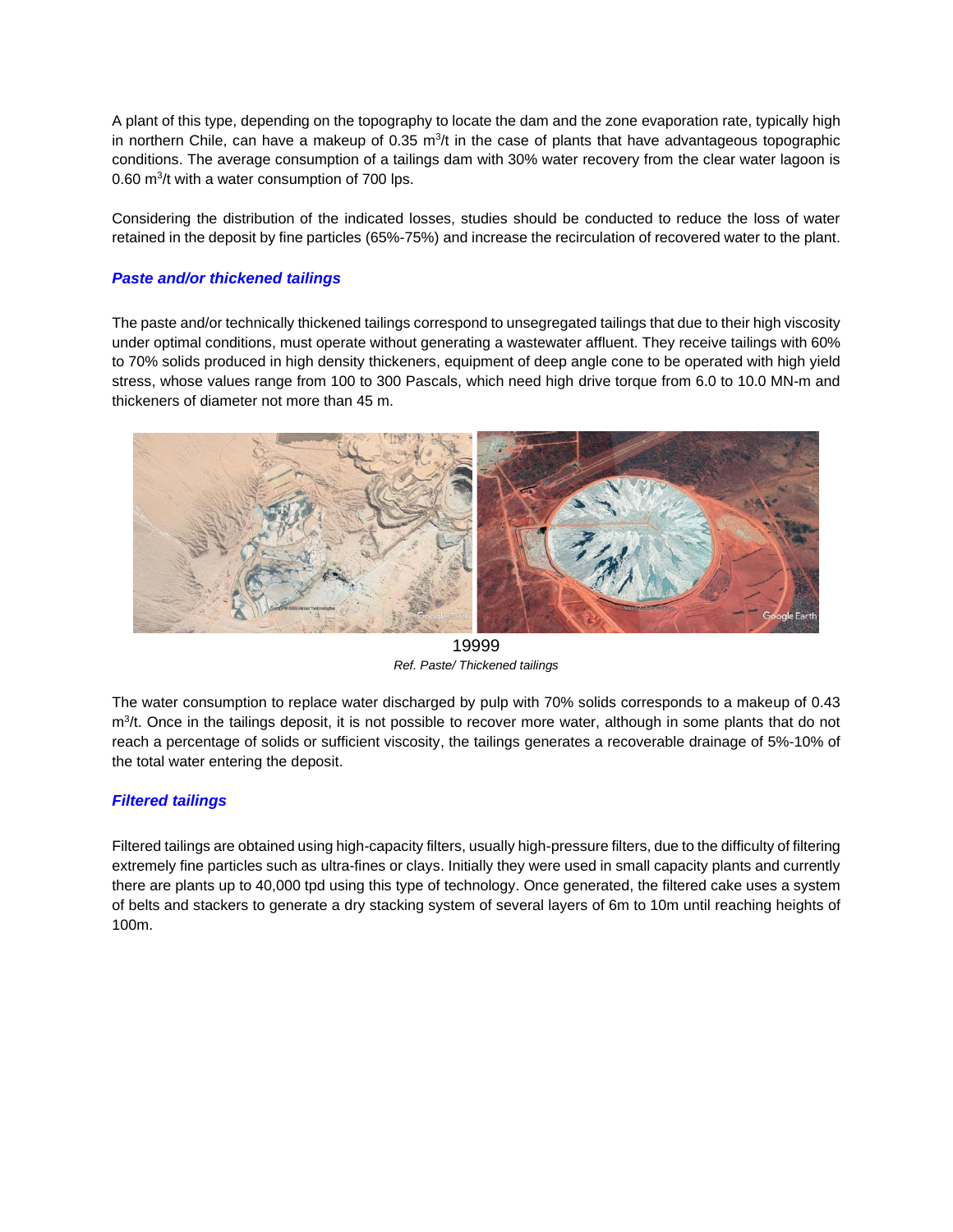

*Ref. Relaves filtrados*

Slurry coming from thickeners with 50% solids is fed to filters, where their moisture is reduced to 20% equivalent to 80% solids. As a result, the water consumption or make up decreases to 0.25  $m^3/t$ , being more efficient compared to other technologies. The disadvantage is the high cost of the filtration equipment and the stacking difficulties for fine materials producing high moisture content.

### *Water efficiency technologies*

### ▪ *Increase concentration of thickening solids*

The thickening stage modernization, which is present in all three tailing deposit technologies, is related to the implementation of automatic control systems, and by in-line instrumentation of the clear water and sludge level, such as SmartDiver equipment used in all types of thickener, as well as with the use of rheological reagents that allow higher thickening rates, without increasing the viscosity of pulps for application in paste/thickened tailings.

### ▪ *Increase water rate recovery in conventional tailings dam*

Use of special reagents to achieve post-decanting of ultrafine tailings in the reservoir, control of lagoon volume over time and improving the measurement of evaporation rate on active beaches and in the lagoon using satellite technology.

### ▪ *Increasing capacity of filter*

The objective of this strategy is increase equipment size to diminishing the opex and capex to apply this technology in bigger concentrator, such as those over 100 ktpd.

### ▪ *Replacement of fresh water with seawater*

From the use of desalinated water in Minera Escondida (BHP) in 2006 with a desalination plant of 525 lps in 2006 and after the use of raw water in the Esperanza project (AMSA) of 95 ktpd in 2010 with a 700 lps pumping lifting plant at an altitude of 1800 m.a.s.l. and one 150 km pipeline, seawater use has increased from 0.98 m<sup>3</sup>/s 2012 to 4.0 m<sup>3</sup>/s 2018, currently corresponding to 30% of total water consumption in copper mining, and is expected to continue to grow. Currently several projects are under construction to use desalinated and raw sea water to feed 500 ktpd in total processing capacity. Considering a makeup 0.6 m<sup>3</sup>/t, the projects are to supply 3.5 m<sup>3</sup>/s, nearly duplicating current consumption.